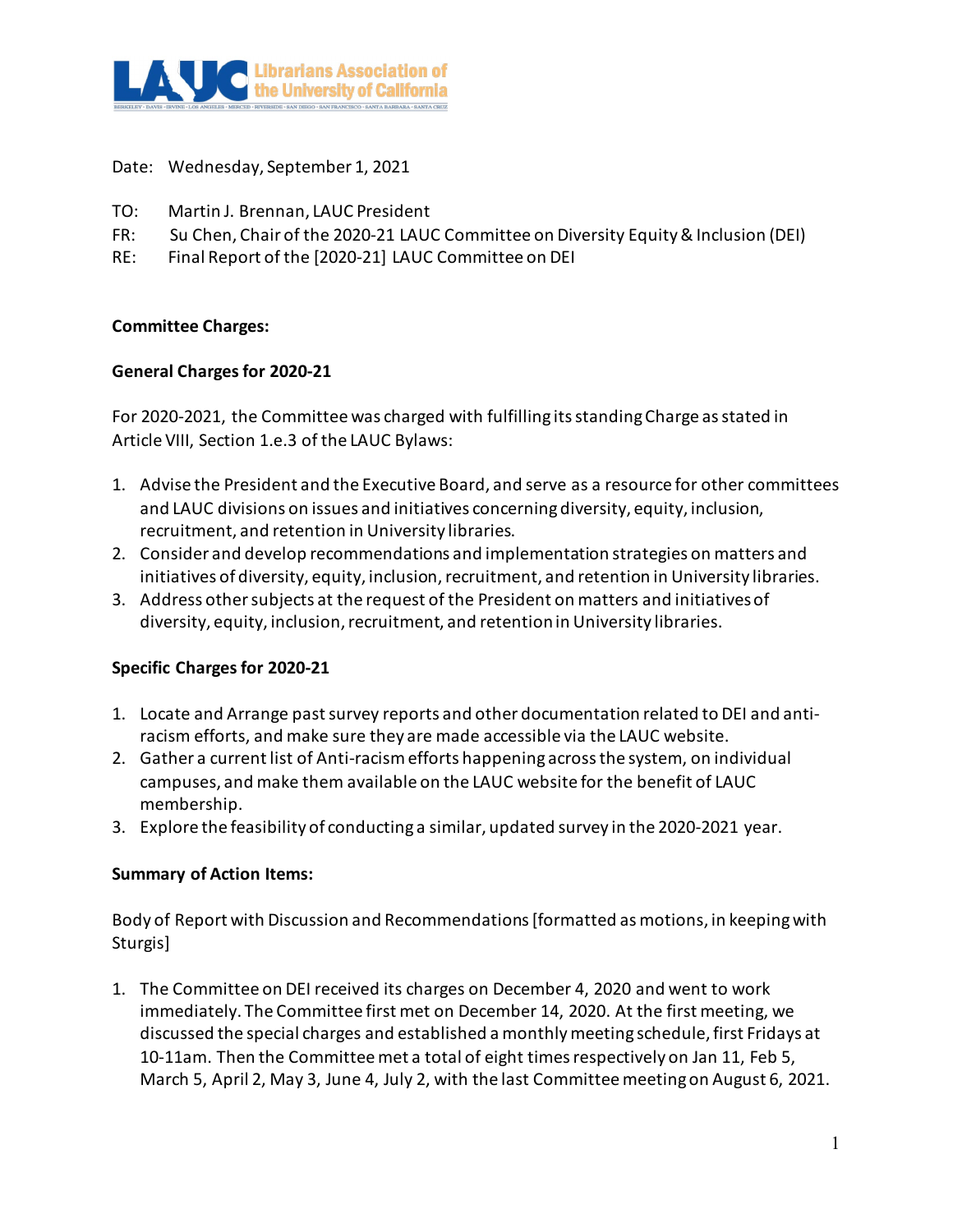

The only exception to the scheduled meetings was on May 3 so that the Committee could prepare for its presentation organized on DEI issues.

- 2. The Committee posted new profiles to the Meet Our Members section of the LAUC website in accordance with the established schedule. This year's new member profiles came from five campuses: UC Davis, UCLA, UC Merced, UC Riverside and UC Santa Cruz.
- 3. The Committee organized a lightning talk presentation during the 2021 LAUC Assembly on Thursday, May 6, 2021, at 1-2pm. Seven LAUC members from UC Davis, UCLA, UC Riverside and UC Santa Barbara respectively delivered their presentations via Zoom. 89 LAUC members registered and participated in the presentation. The presentation portion of the session was recorded. After obtaining presenters' permission, the Committee will post the presentations to the DEI section on the LAUC website. The presenters and their presentation titles are listed below:
	- **Des Alaniz** (UC Santa Barbara), Evolving Workforce Resident Librarian, "All-Gender Restroom Conversions at UCSB Library"
	- **Paromita Biswas** (UCLA), Continuing Resources Metadata Librarian, and **Erica Zhang**  (UCLA), Metadata Librarian for Open Access, "Authorities in Alma/Primo: Opportunities for Ethical Cataloging?"
	- **Sandy Enriquez** (UC Riverside), Special Collections Public Services, Outreach & Community Engagement Librarian, "Reimagining LibGuides for Accountability & Transparency"
	- **Nora Franco** (UCLA), Consumer Health Librarian, "LGBTQIA+ Health"
	- **Matthew Johnson** (UCLA), English & History Librarian, "UCLA Library's Anti-Racist Pedagogy Workshop Series"
	- **Melinda M. Livas** (UC Davis), STEM Librarian, UC Davis, "MVMS [Many Voices Many Stories] - Addressing Diversity, Equity and Inclusion"
	- **Heather Nisen** (UC Santa Barbara), Research & Engagement Librarian, "DEI Success and Challenges at UCSB Library"
- 4. The Committee also organized another presentation. The purpose of the presentation was to highlight the 2019 LAUC Membership Diversity Survey: Findings and Recommendations. The survey report was authored by **Xiaoli Li** (UC Davis), **Ruby Bell-Gam** (UCLA), **Gary Colmenar** (UC Santa Barbara) and **Naomi Shiraishi** (UC Berkeley) and together they delivered the presentation on July 14, 2021. There were 83 LAUC members who participated in the session. The presentation was recorded and the Q&A was not. The goal was to create an environment where everyone could freely express their opinions and thoughts. Overall, members' concerns were concentrated on two areas:
	- The survey is a good means to assess the diversity of librarianship across ten campuses. However, if library leadership across campus could not put the recommendations into practices for further diversifying the librarian workforce, then the usefulness of the survey would become very limited.